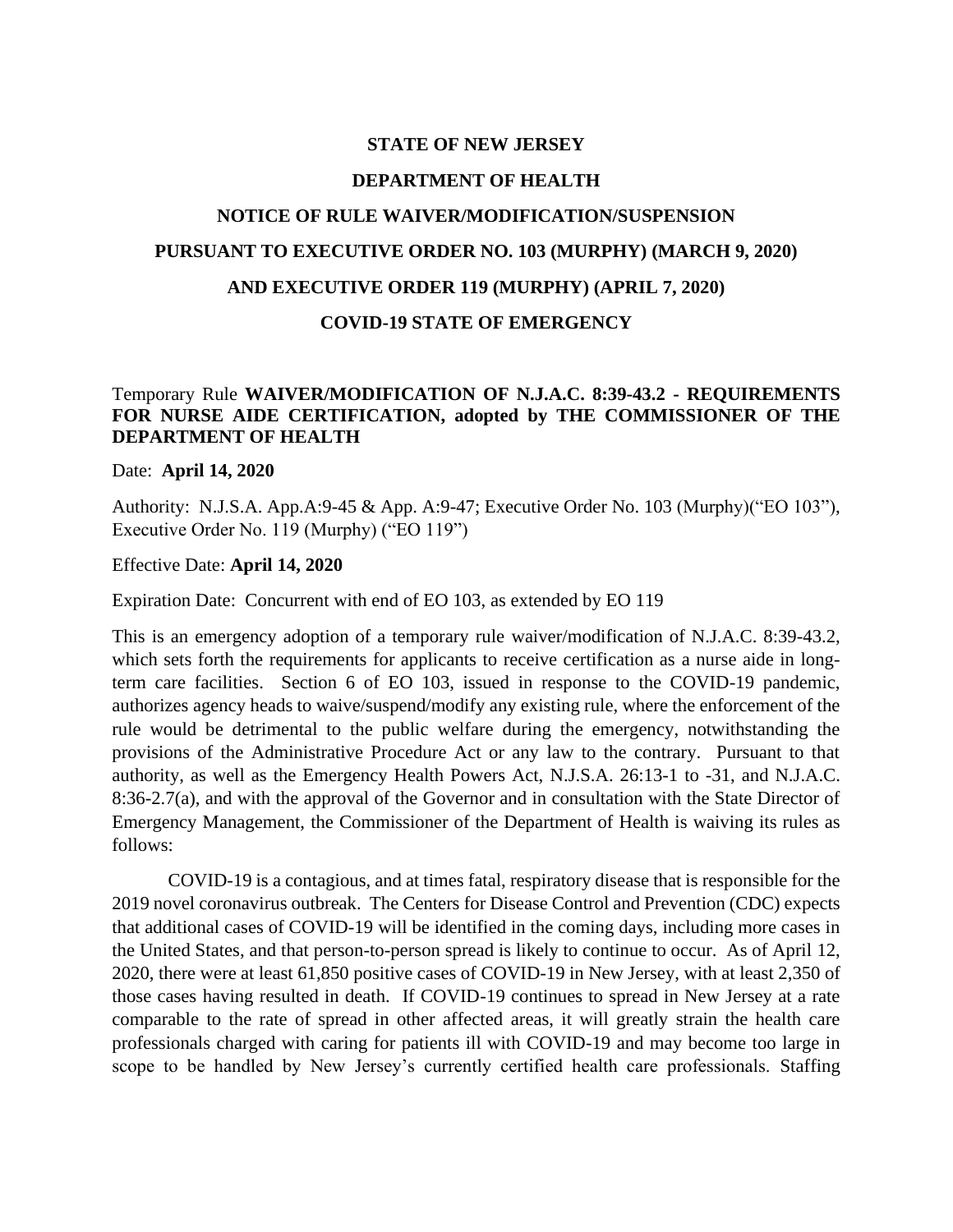shortages have already been reported at long-term care facilities, assisted living facilities, assisted living programs and comprehensive personal care homes throughout New Jersey.

N.J.A.C. 8:39-43.2 sets forth the requirements for applicants to receive certification as a nurse aide in long-term care facilities. Under the rule, applicants must (1) successfully complete a nurse aide in long-term care facilities training program that has been approved by the Department; (2) provide evidence that he or she is of good moral character, including, but not limited to, compliance with the requirements of the Criminal Background Investigation Program in accordance with N.J.A.C. 8:43I; and (3) pass both the Department's clinical skills competency exam and written/oral exam.

In order to effectively respond to the shortage of staff in long-term care facilities, assisted living facilities, assisted living programs and comprehensive personal care homes, it is necessary to expand N.J.A.C. 8:39-43.2, which requires that applicants for certification as a nurse aide in long-term care facilities pass both the Department's clinical skills competency exam and written/oral exam. Pursuant to this rule waiver/modification, the Department adds N.J.A.C. 8:39- 43.2(c), which permits long-term care facilities, assisted living facilities, assisted living programs and comprehensive personal care homes to temporarily employ individuals who complete and pass the 8-hour Temporary Nurse Aide Training Program sponsored by the American Health Care Association and the National Center for Assisted Living and who have demonstrated competency using the program's skills competency checklist. All individuals seeking to work as a nurse aide pursuant to this waiver/modification must comply with the requirements for a criminal background check pursuant to N.J.A.C. 8:43I, and the time delineated in N.J.S.A. 26:2H-84(d) will be extended for a period of 90 days. This rule waiver/modification will allow the Department to effectively respond to the immediate shortage of staff in long-term care facilities while still ensuring that individuals who are hired as nurse aides receive the adequate training.

Facilities that hire one or more nurse aides under the modified requirements created by this waiver/modification must retain records detailing which, if any, of the above actions were implemented, including a list of the names, Social Security numbers and birth dates of the individuals temporarily hired pursuant to this waiver/modification, the training records and completed competency checklists, the duration of the implementation, and must document and immediately report to the Department any incidents involving the abuse, neglect or misappropriation of property of a resident of the facility, which are attributable to the nurse aides hired under this waiver/modification.

Facilities that hire one or more nurse aides under the modified requirements created by this waiver/modification must, within one week of the hiring of one or more nurse aides, provide the Department with the names, Social Security numbers and birth dates of the individuals temporarily hired pursuant to this waiver/modification by sending the information to:

> Garlina Finn, Education Program Development Specialist Certification Program New Jersey Department of Health P.O. Box 358 Trenton, New Jersey 08625-0358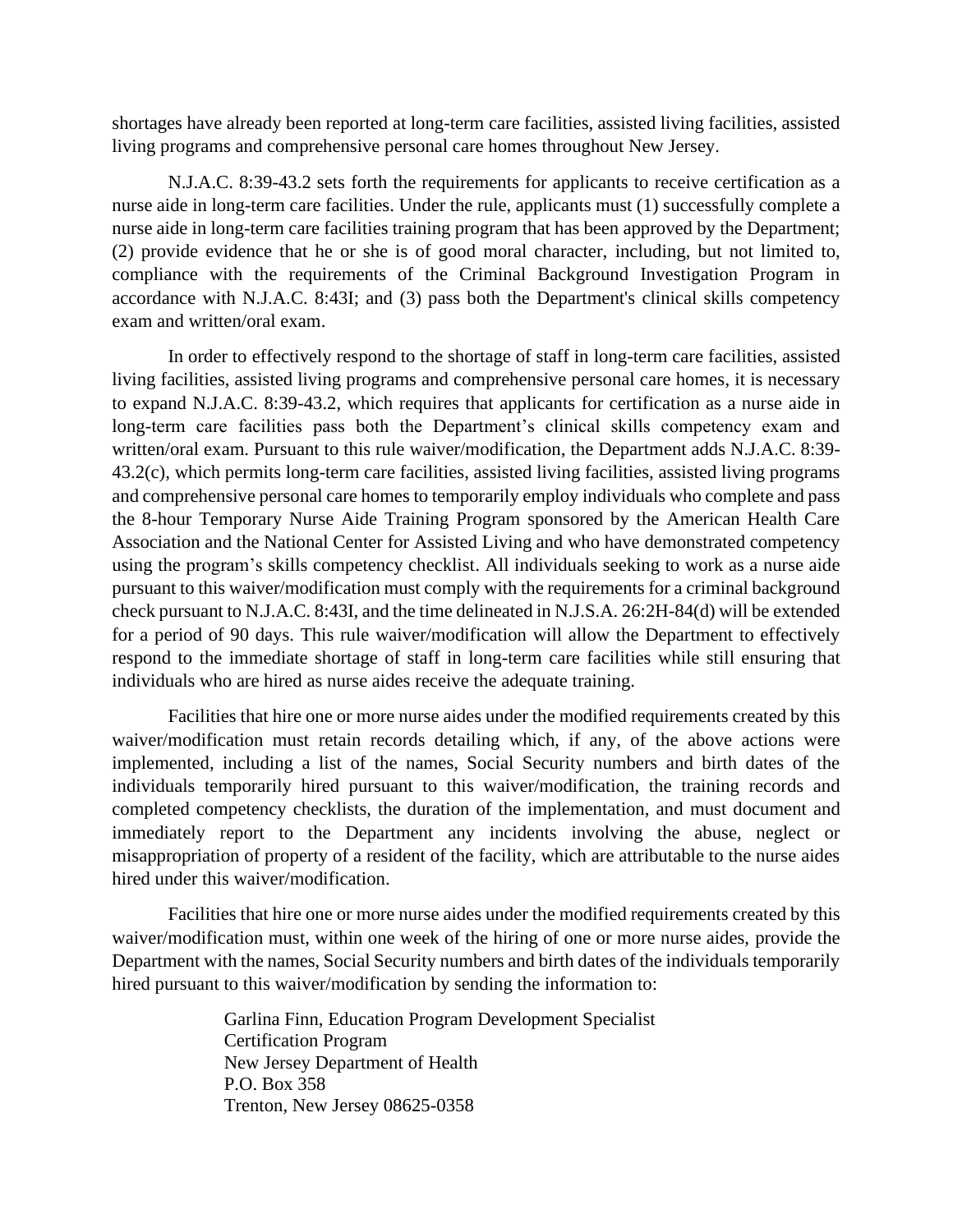This waiver/modification is effective only during the period of Public Health Emergency declared by Governor Philip D. Murphy in Executive Order No. 103 issued on March 9, 2020 and extended by Executive Order No. 119 issued on April 7, 2020, and so long as the Public Health Emergency exists pursuant to a Governor's Executive Order. When the Public Health Emergency is lifted, facilities will be required to return to operation in accordance with all licensure standards. Nurse aides employed pursuant to this waiver/modification will no longer be eligible to work as certified nurse aides and will have to fulfill the regulatory requirements to become a certified nurse aide.

Full Text of the modified rule follows (additions indicated in boldface **thus**):

# **8:39-43.2 – Requirements for Nurse Aide Certification**

- (a) An applicant for certification as a nurse aide in long-term care facilities shall:
	- 1. Successfully complete a nurse aide in long-term care facilities training program that has been approved by the Department;
	- 2. Provide evidence that he or she is of good moral character, including, but not limited to, compliance with the requirements of the Criminal Background Investigation Program in accordance with N.J.A.C. 8:43I; and
	- 3. Pass both the Department's clinical skills competency exam and written/oral exam.
- (b) An applicant shall fulfill the requirements in (a) above in order to be listed on the New Jersey Nurse Aide Registry.

## **The above-referenced rule is hereby waived/modified subject to the following additional terms and conditions**:

- **(c) During the period of Public Health Emergency declared by Governor Philip D. Murphy in Executive Order No. 103 issued on March 9, 2020, and extended by Executive Order No. 119 issued on April 7, 2020, and so long as the Public Health Emergency exists pursuant to a Governor's Executive Order, the following individuals, although not certified, may be employed as nurse aides:**
	- **1. Individuals who complete and pass the 8-hour Temporary Nurse Aide Training Program sponsored by the American Health Care Association and the National Center for Assisted Living program and have demonstrated competency using the program's skills competency checklist.**
	- **2. All individuals seeking to work as a nurse aide pursuant to this waiver/modification must comply with the requirements for a criminal background check pursuant to N.J.A.C. 8:43I, and the time delineated in N.J.S.A. 26:2H-84(d) (60 days for the Division of State Police in the Department of Law and Public Safety background check and an additional 60 days for the federal authorities' background check) will be extended for a period of 90 days.**
	- **3. Long-term care facilities, assisted living facilities, assisted living programs and comprehensive personal care homes may temporarily employ**